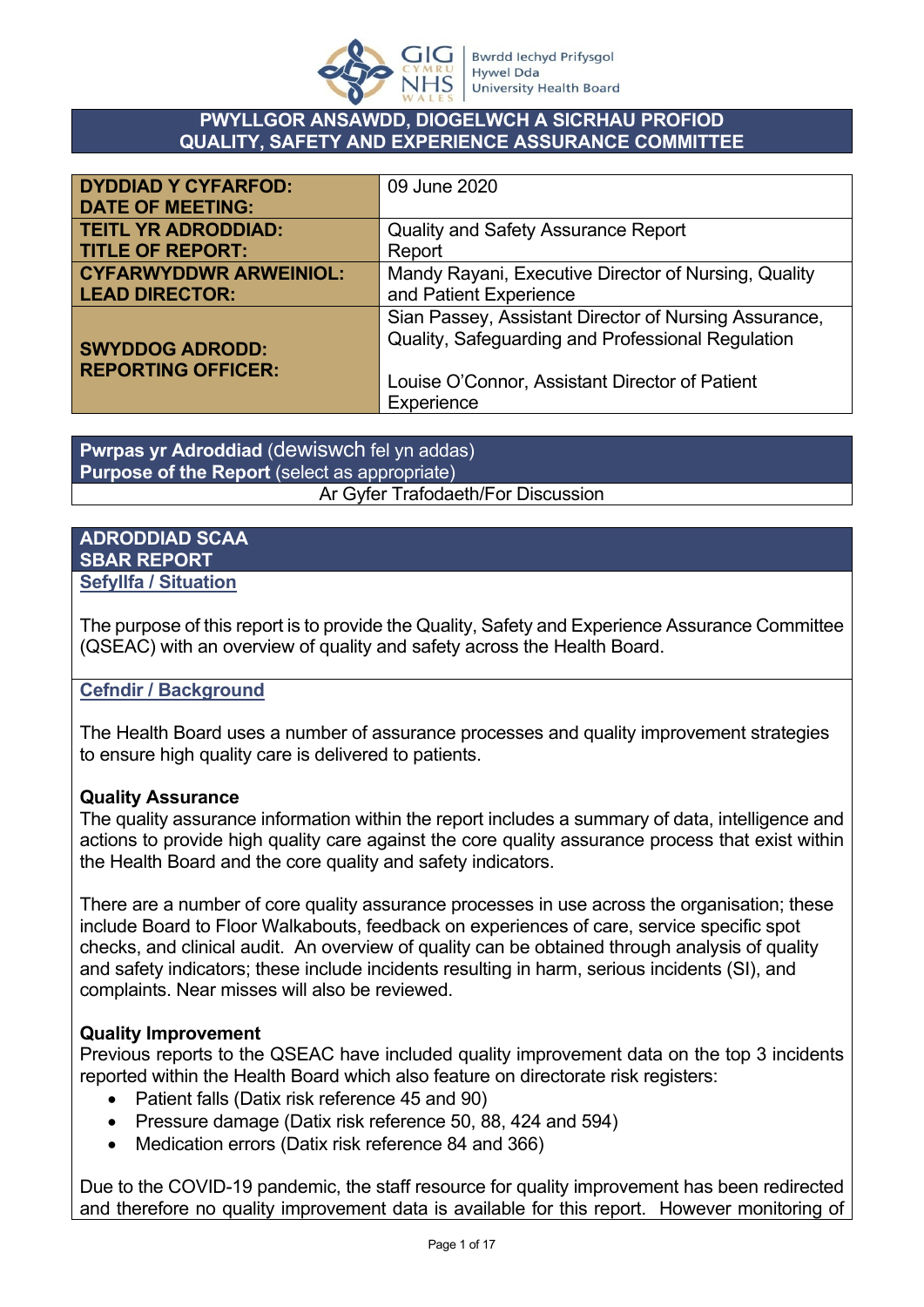incidents reported and appropriate review and action to resolve the immediate issues identified has continued.

During the previous month meetings have been held between senior members of the Quality Assurance and Safety Team and Quality Improvement Team to discuss how quality assurance and safety data can play a greater part in the future planning for quality improvement. Monthly meetings have been established to ensure this link is strengthened.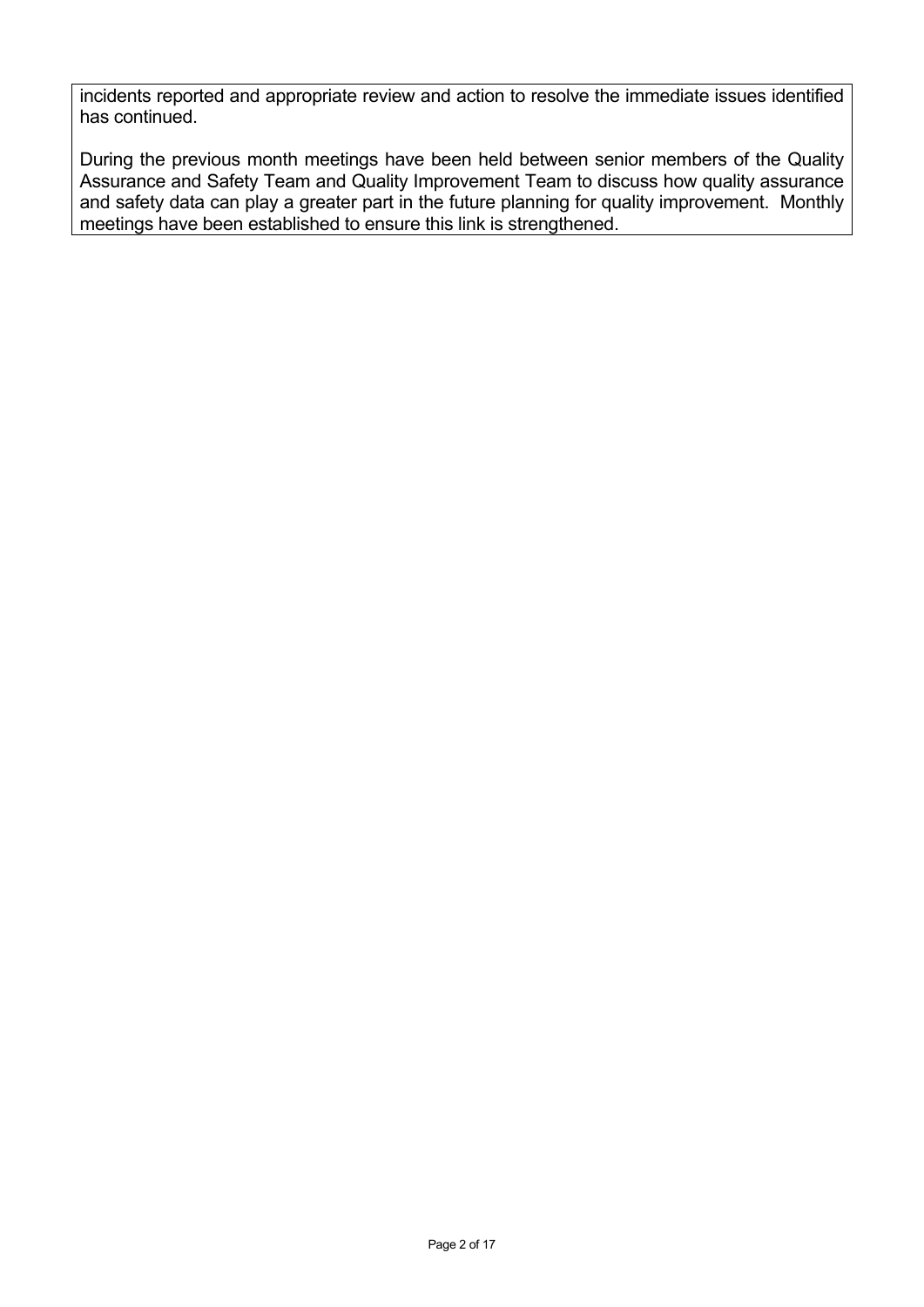## **Asesiad / Assessment**

# **Quality and Safety Metrics**

## **1. Key Quality and Safety metrics: Health Board Wide**

Table 1 below provides a summary of the Health Board wide key quality and safety metrics for March and April 2020.

|                                                                                          | <b>Engagement in HDdUHB Core Quality</b><br><b>Assurance Processes</b> |                                       |                                                        |                                 | Key quality and safety metrics |                           |                               |                             |                    |
|------------------------------------------------------------------------------------------|------------------------------------------------------------------------|---------------------------------------|--------------------------------------------------------|---------------------------------|--------------------------------|---------------------------|-------------------------------|-----------------------------|--------------------|
|                                                                                          | <b>Board to</b>                                                        | <b>Feedback on Patient Experience</b> |                                                        | <b>Patient Safety Incidents</b> |                                |                           |                               | <b>External</b>             |                    |
|                                                                                          | <b>Floor</b>                                                           | Complim<br>ents                       | <b>Complaints</b><br><b>Managed</b><br>through<br>PTR* | Early<br><b>Resolutio</b><br>n  | <b>PSI* Total</b>              | %<br>resulting<br>in harm | No.<br>resultin<br>$g$ in SI* | $\%$<br>resulting<br>in SI* | <b>Inspections</b> |
| <b>Scheduled Care</b>                                                                    | 0                                                                      | 5                                     | 89                                                     | 19                              | 62                             | 32%                       |                               | 1.6%                        | $\mathbf{0}$       |
| <b>Unscheduled Care</b>                                                                  | 0                                                                      | 14                                    | 78                                                     | 42                              | 750                            | 36%                       | 2                             | 0%                          | $\mathbf{0}$       |
| Women & Children                                                                         | 0                                                                      | 25                                    | 25                                                     | 5                               | 78                             | 19%                       |                               | 1.2%                        | 0                  |
| Mental Health & Learning Disabilities                                                    | $\mathbf 0$                                                            | 4                                     | 28                                                     | 8                               | 280                            | 34%                       | 3                             | 1.1%                        | $\mathbf{0}$       |
| <b>Community Services</b>                                                                | 0                                                                      | $\Omega$                              | 14                                                     |                                 | 619                            | 63%                       | 0                             | 0%                          | 0                  |
| <b>Primary Care</b>                                                                      | 0                                                                      |                                       | 53                                                     | 22                              | 34                             | 18%                       | 0                             | 0%                          | 0                  |
| <b>Health Board Total</b>                                                                | $\mathbf{0}$                                                           | 49                                    | 287                                                    | 97                              | 1823                           | 47%                       | 7                             | 0.4%                        | 0                  |
| * PTR is Putting Things Right, SI is serious incident and PSI is patient safety incident |                                                                        |                                       |                                                        |                                 |                                |                           |                               |                             |                    |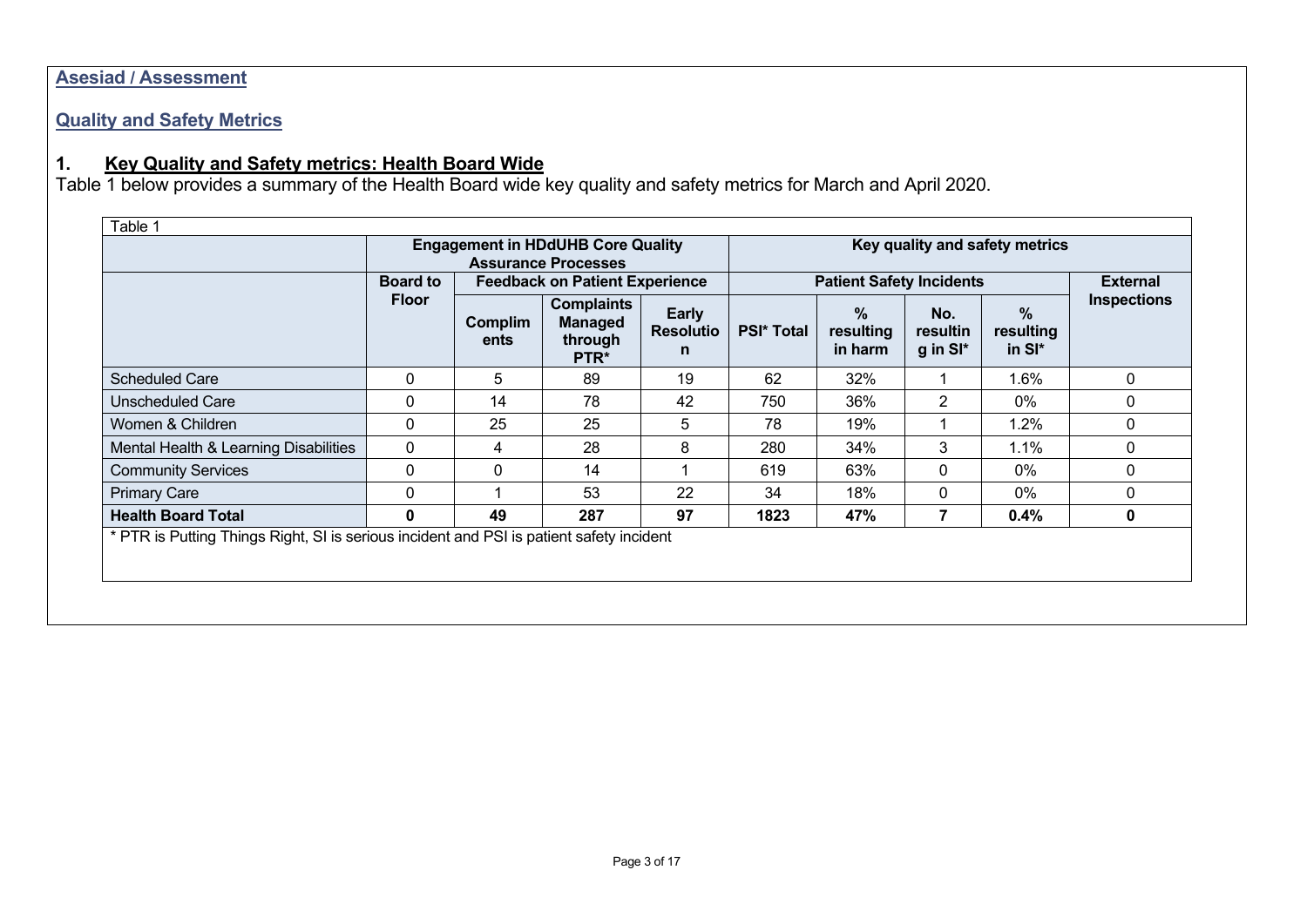## **Incident Reporting**



*Source of data: Datix*

Whilst there appears to be a significant drop of the number of patient safety incidents reported in March and April 2020, this can be correlated to the reduction in the number of admitted patients. However, using the patient safety incident data from the Quality Dashboard and the admitted patient data in IRIS the data shows that on the acute sites there has been a rise in the number of incidents per 1,000 patients in March and April 2020 compared to the same months in 2018 and 2019. This is potentially due to the acuity of the patients during the Covid-19 period.

### **Table 4:** PSI/1,000 admitted patients



*Source of data: IRIS and Quality Dashboard*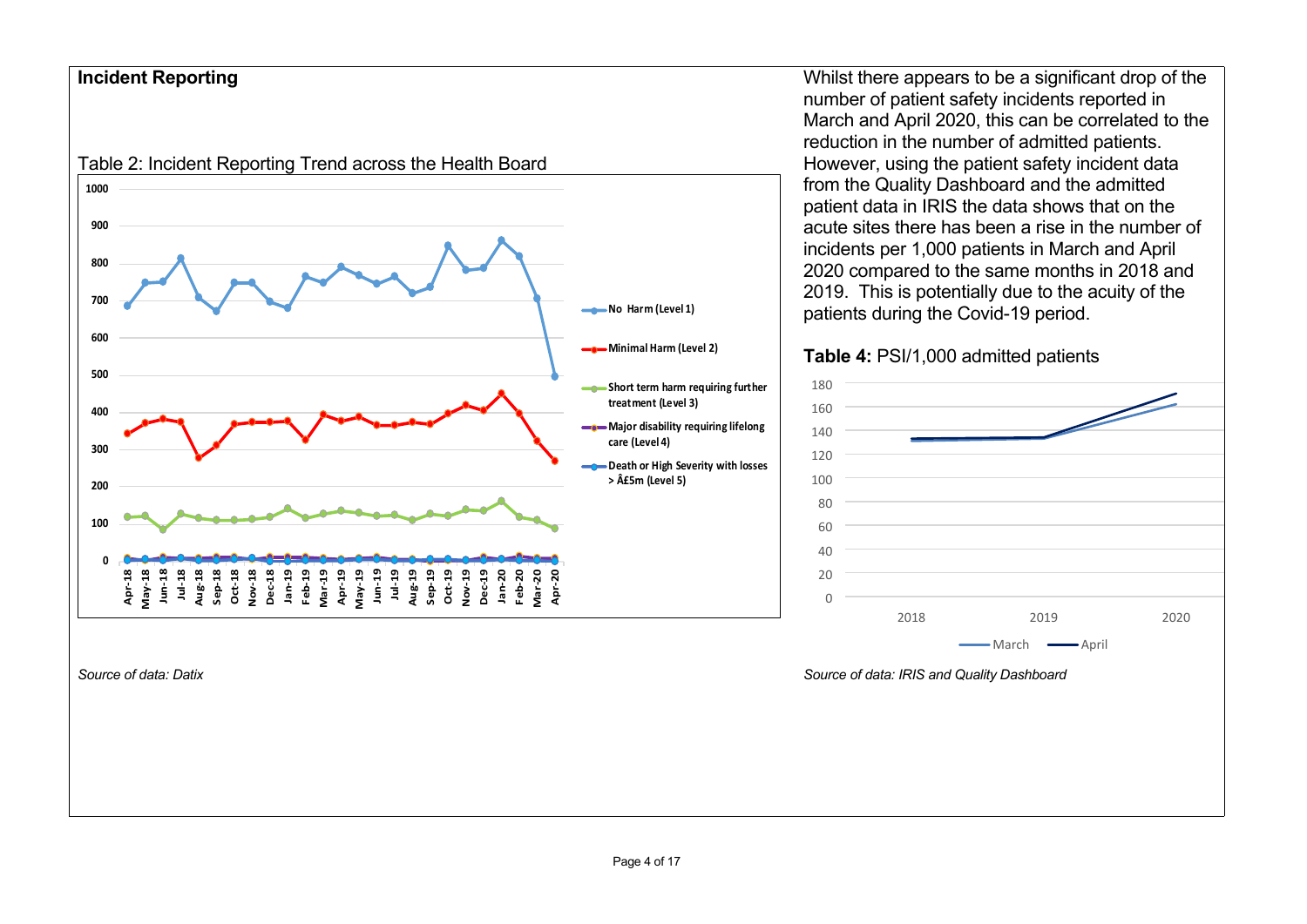

Within the patient related incidents in March and April 2020, reported the top 3 themes reported remain consistent with previous reports to QSEAC

- 1. Pressure damage (including moisture damage)
- 2. Patient accident or fall
- 3. Medication related incident

There has been a slight reduction in the number of incidents reporting pressure damage (including moisture damage) incidents and patient accidents/falls.

Welsh Government has issued revised serious incident reporting guidance on what incidents must be reported. Whilst the list has been reduced, the Health Board is still required to undertake proportionate and timely investigation on all incidents where there has been harm including those incidents that would have been previously reported.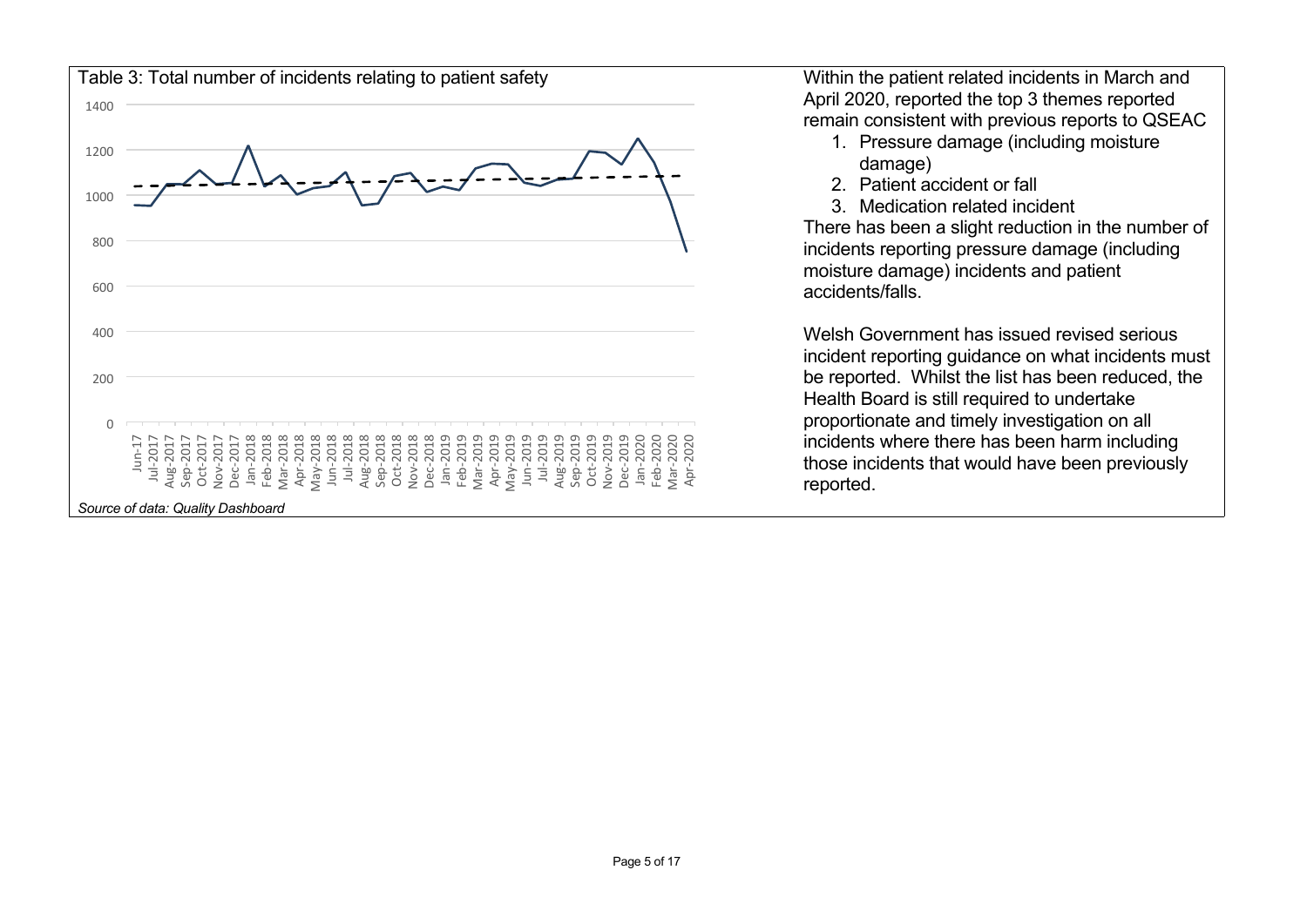

Since the previous report to QSEAC, 3 never events have been reported to Welsh Government. The categories of the never events were:

- Retained foreign object (swab) post procedure
- Wrong site surgery (invasive procedure) (2 incidents).

A formal quality panel was held by the clinical Executive Directors to discuss the occurrence of the never events with the relevant Directorates. In line with duty of candour the family have been communicated with.

Control groups have been established to ensure timely Root Cause Analysis of the incident and implementation of improvement and learning. On conclusion of the RCA, a report on each never event will be provided to the Listening and Learning however Committee.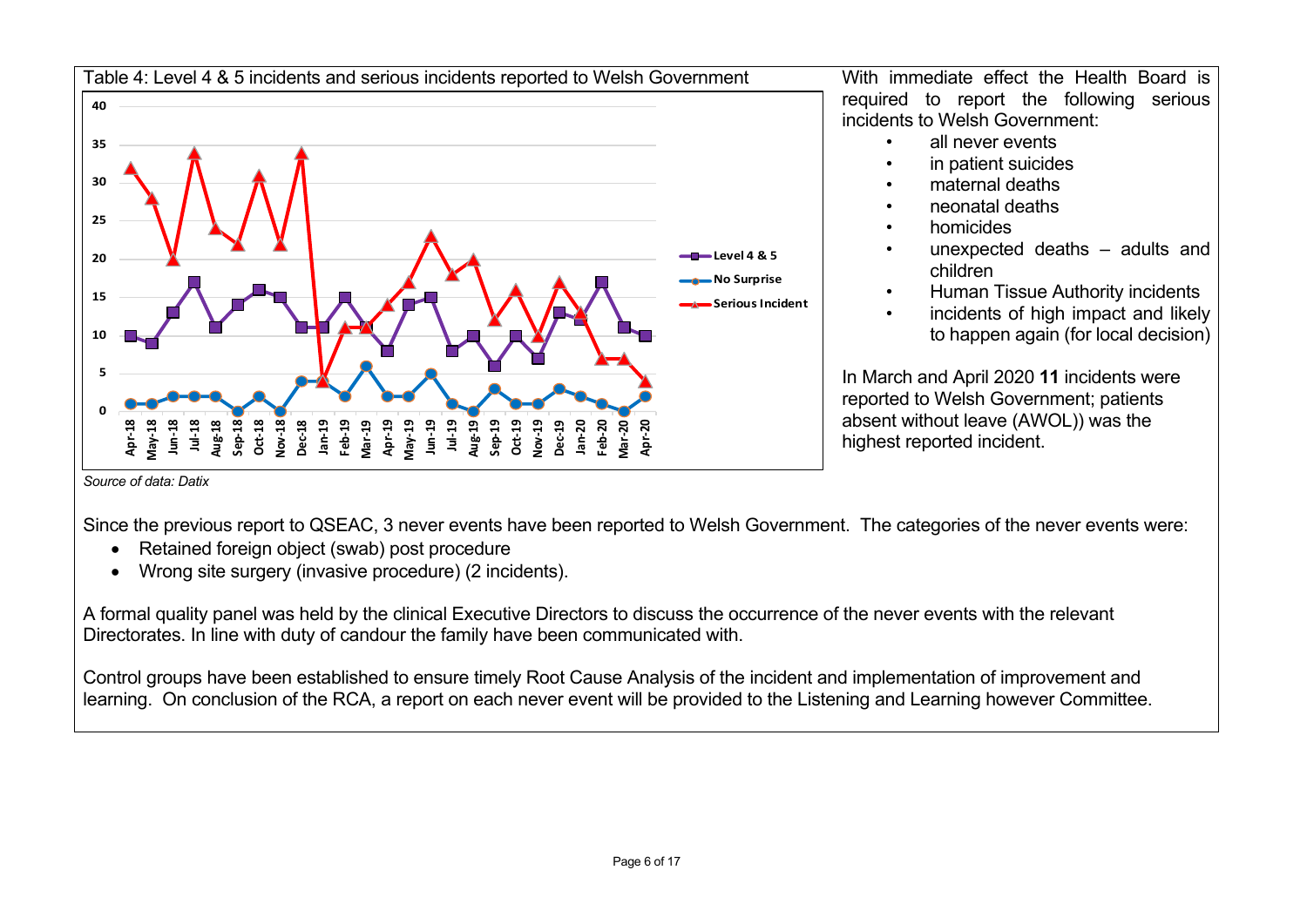

| Month<br>Closure<br>Due | Total<br>due      | Closed<br>on!<br>time) | % closed<br>on time | Closed<br>(outsid<br>e<br>timesca<br>les) | Open<br>at time<br>οf<br>report | Not due   |
|-------------------------|-------------------|------------------------|---------------------|-------------------------------------------|---------------------------------|-----------|
| $Dec-19$                | 8                 | 7                      | 88%                 |                                           | 0                               | <b>NA</b> |
| $Jan-20$                | 16                | 7                      | 44%                 | 5                                         | 4                               | <b>NA</b> |
| $Feb-20$                | 8                 | $\Omega$               | $0\%$               | 5                                         | 3                               | <b>NA</b> |
| Mar-20                  | 19                | 7                      | 37%                 | 5                                         | 7                               | <b>NA</b> |
| Apr-20                  | $12 \overline{ }$ | 3                      | 25%                 | 0                                         | 9                               | <b>NA</b> |
| May-20                  | 8                 |                        | 13%                 | 0                                         | 7                               | <b>NA</b> |

*Source of data: Datix* 

In terms of the formal 60 day target for closure of serious incidents, Welsh Government had already, prior to the pandemic, decided to remove this as a performance target in the NHS Wales Delivery Framework from 1st April 2020. However, the Health Board continues to work towards closure of incidents within 60 days, but will not be formally monitored against it by Welsh Government.

As at 22nd May 2020, there were **41** serious incidents open over 60-days. This is an improvement on the position reported to the previous meeting. The Health board continue to monitor and scrutinise internally the quality of the investigations.

The predicted closure for June 2020 **is ≥50%.** On analysis, the overdue incidents are complex, and linked to processes outside the control of the Health Board e.g. Procedural Response to Unexpected Deaths in Childhood (PRUDIC), or are awaiting the outcome of the Inquest to be held by HM Coroner. 59% of the overdue incidents are within Mental Health and Learning Disabilities Directorate.

The improvement work to ensure that there is timely and appropriate review of serious incidents continues. The Quality Assurance and Safety Team are working with the Triumvirate Teams to ensure timeliness of acceptance of final reports following Root Cause Analysis (RCA) review and appropriate improvement and learning plans, which inform the closure forms to Welsh Government. However, the pandemic has had an impact on the improvement work in this area.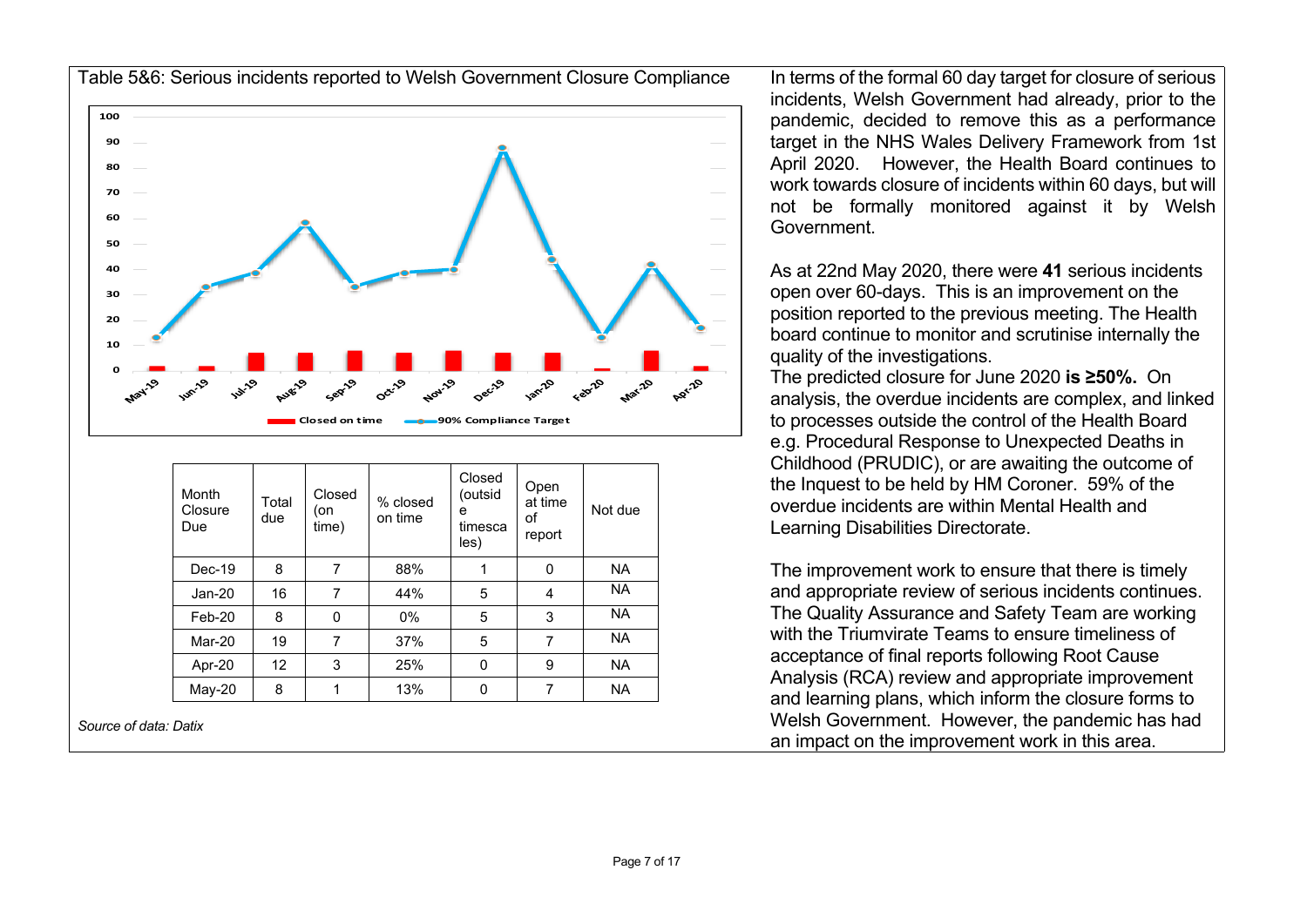

## *Unscheduled Care*

Accident and Emergency (Glangwili General Hospital (GGH), Withybush General Hospital WGH and& Bronglais General Hospital (BGH))) has received the highest number of complaints between April 2019 to date, followed by Medicine and Cardiovascular. The highest number of complaints were in regards to the patient perceiving poor treatment had been received (predominantly within Accident and Emergency) and appointments.

Complaints about appointments included appointments cancelled/changed (Cardiovascular), appointments delayed (Radiology), and length of wait for appointment (Cardiovascular).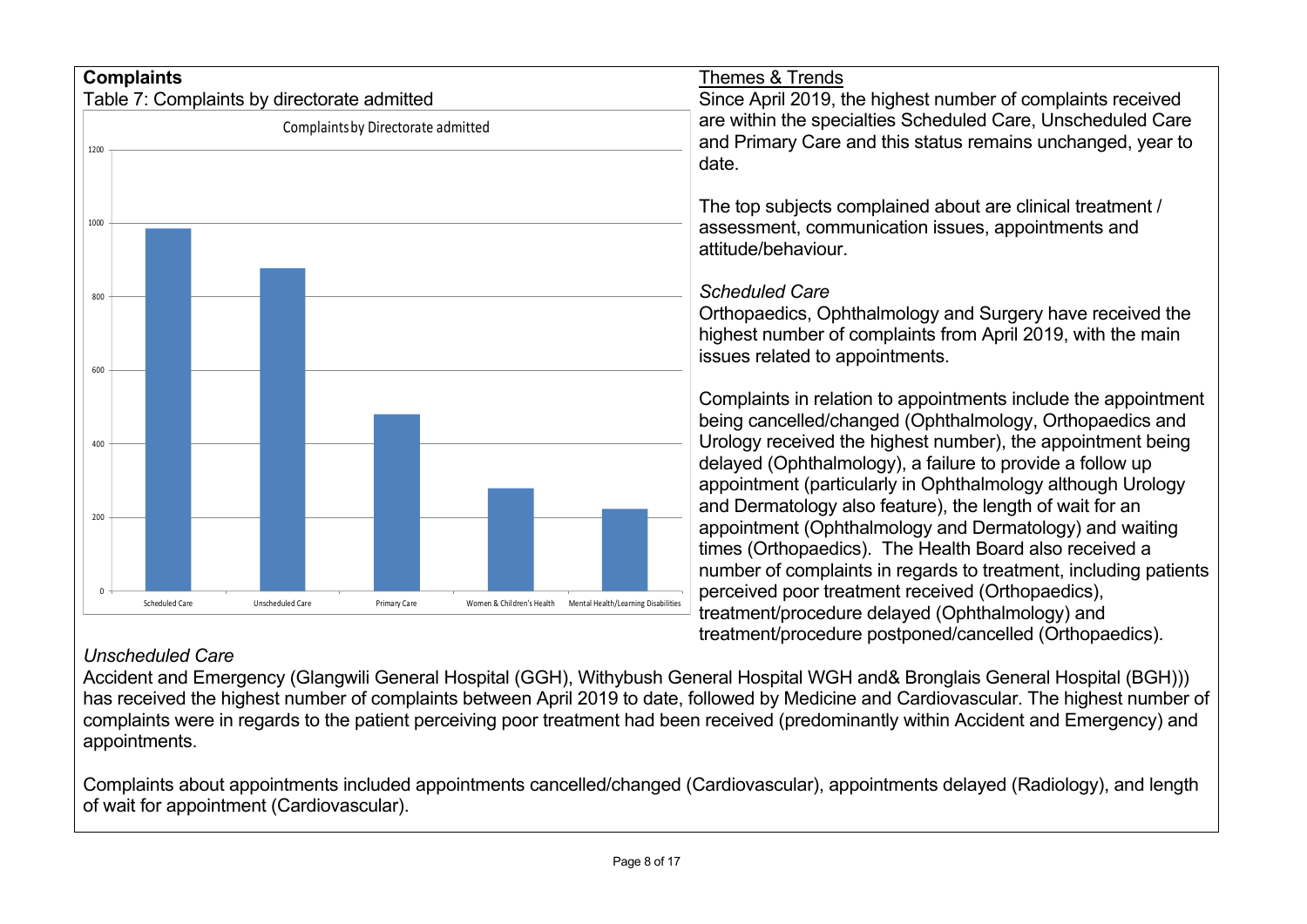In response to concerns about appointments and delays, work is continuing in the areas of patient flow and delayed transfers of care within our hospitals, acute assessments, and on frailty models. Using technology to provide more services in patients' homes is also having a positive outcome for patients, looking at technology solutions such as 'patient knows best' and virtual clinics.

Communication is also a consistent theme and work will continue to address these issues as part of the quality improvement programme and through induction, training and leadership programmes.

Any concern received is fully reviewed with the clinical and management to identify any potential impact on the patient. The Patient Experience Team will also be conducting regular surveys with patients to identify any concerns and themes that have not been identified through other mechanisms such as for the concerns or claims process.

*Primary Care*

General Practice and Dental Services (primary care) received the highest number of complaints. Delayed appointments, length of wait for an appointment (Dental), medication removed without explanation (General Practice) and staff attitude feature. Both specialties also received a proportion of complaints from patients who perceived they had received poor treatment.

| Complaints re COVID-19<br>Table 8: Complaints related to COVID-19 | During March and April 2020 the<br>majority of complaints raised |
|-------------------------------------------------------------------|------------------------------------------------------------------|
|                                                                   | were in relation to COVID-19,<br>with a high number being        |
|                                                                   | handled as enquiries or early                                    |
|                                                                   | resolution.                                                      |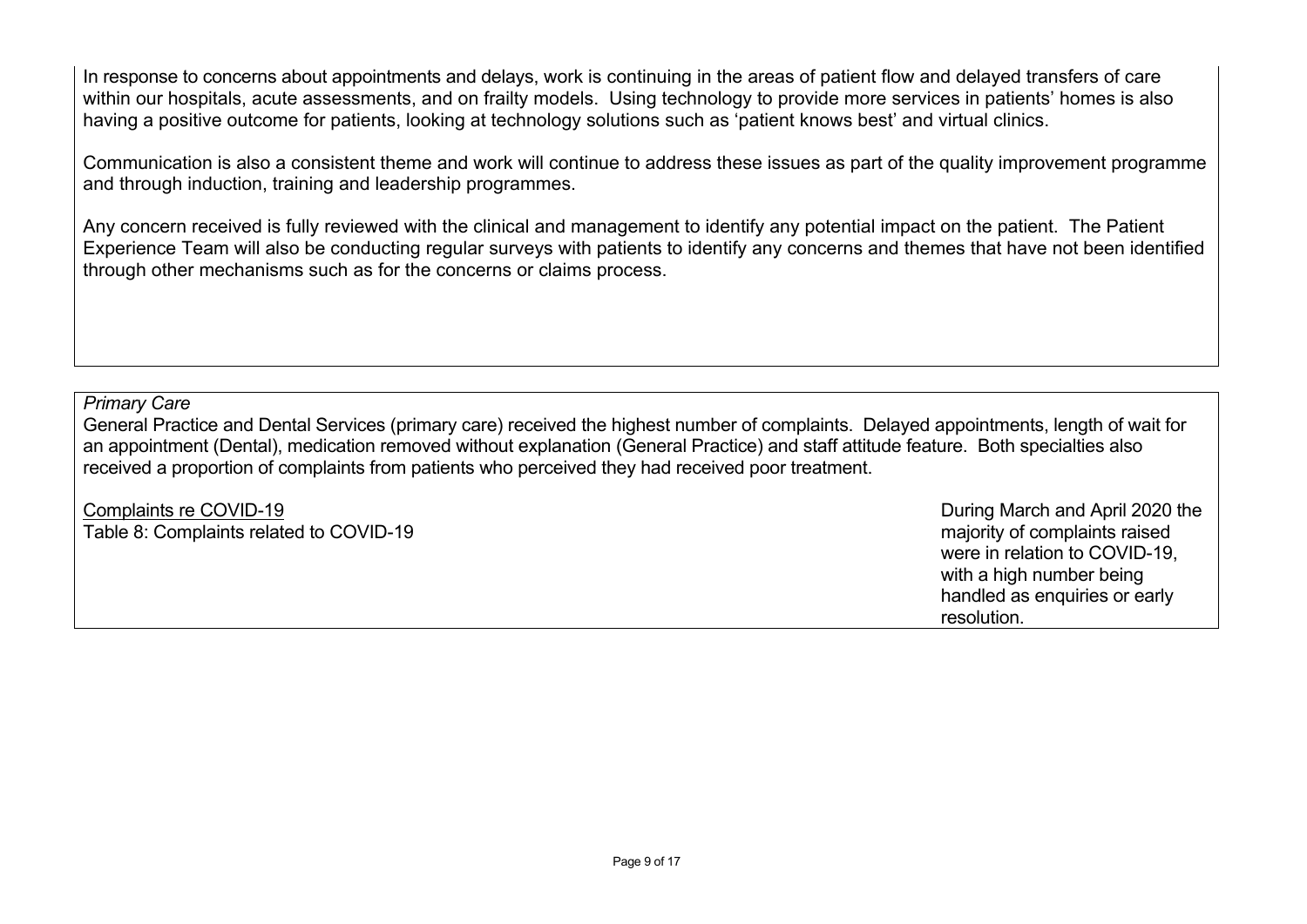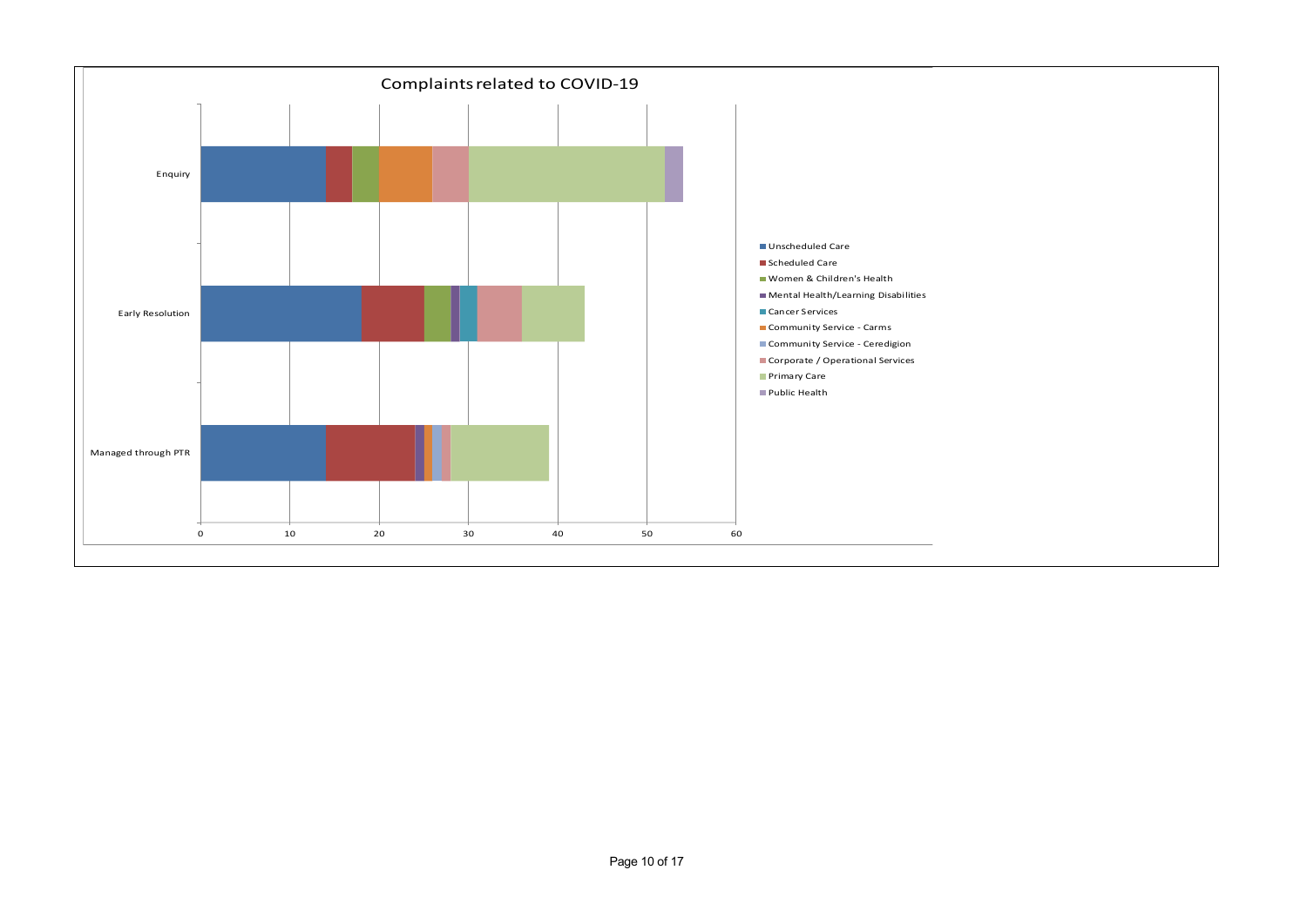

received have been for Unscheduled Care, Scheduled Care and Primary Care, although Community Service-Carmarthenshire received a number of enquiries during April 2020, complaining about lack of communication re testing, appointments and access to services.

## Complaint Handling - Timeliness

The annual complaints data was submitted to Welsh Government at the end of April 2020 and the Health Board has reported that 73% of complaints were closed within 30 working days against a target of 75%.

## Lessons Learnt

Data capture of lessons learnt has been limited to date. However, from June 2020 cases with significant learning will be reviewed by the Listening and Learning Sub Committee for assurance that appropriate actions have been taken and are being implemented. This will provide greater assurance around actions being taken in response to identified risks and to improve patient experience and outcomes.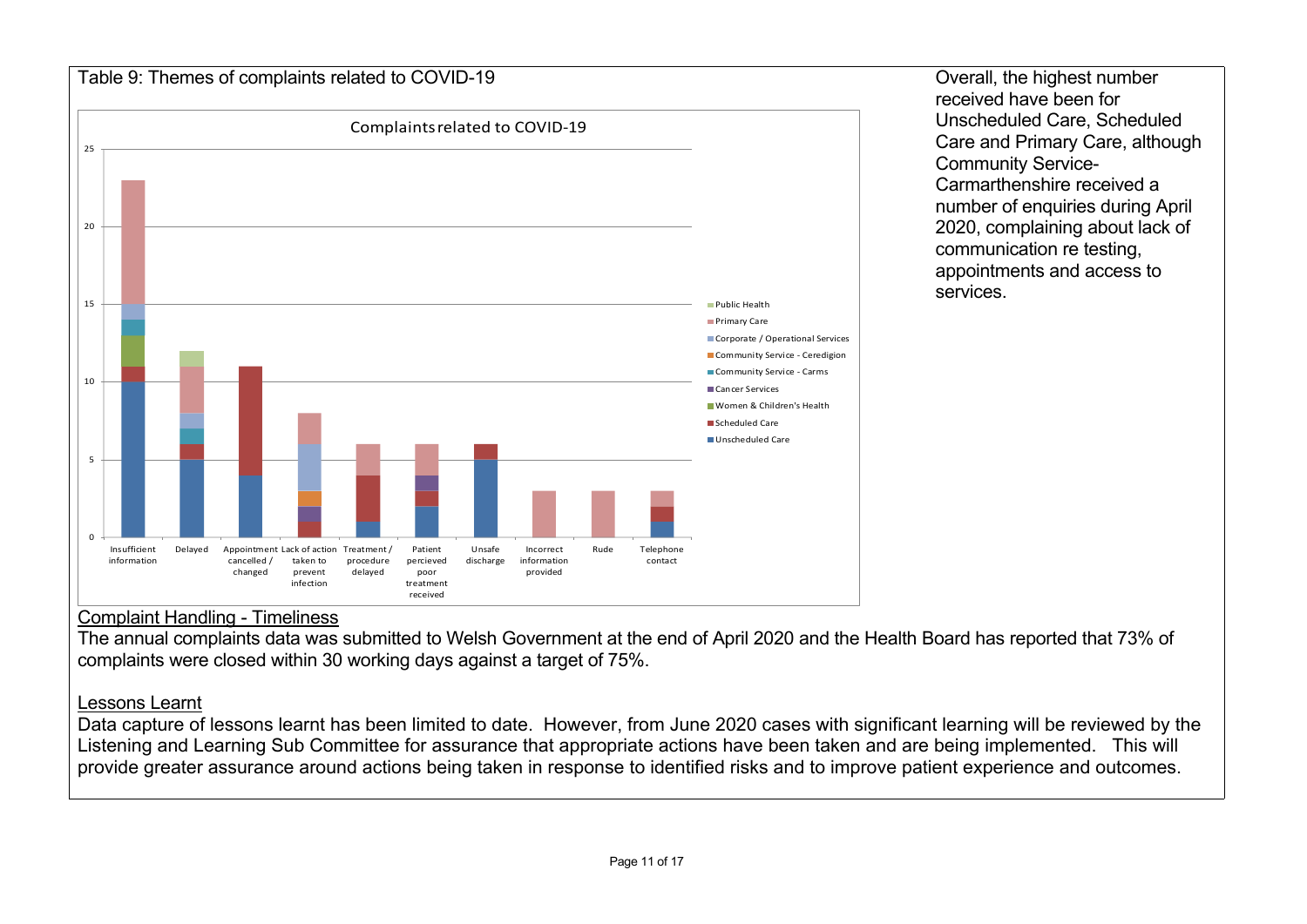## **Formal Quality Panels**

One formal quality panel has been held since the previous report to the QSEAC.

The panel discussed the Never Events reported in this calendar year. The panel received an update on the information gathered as part of the 72 hour rapid review, the root cause analysis review currently underway and received assurance with regards to the control group which have been established for each Never Event.

## **WalkRoundsTM (Board to Floor Visits)**

Due to the COVID-19 pandemic a decision was made to temporarily halt WalkRounds; therefore no WalkRounds have been undertaken since the previous report to QSEAC.

### **Healthcare Inspectorate Wales (HIW): 2019/2020 inspection summary**

In 2019/20, 11 reports following unannounced inspections (locations within Hywel Dda UHB but not contractor premises) were published by HIW. The information relating to completed, on schedule and behind schedule actions has been taken from the tracker held by the Risk and Assurance Team (version 17<sup>th</sup> April 2020).

### Unannounced Visits

[Hospital Inspection Llandovery Hospital / Hywel Dda](https://hiw.org.uk/sites/default/files/2020-02/200228llandoveryen.pdf) (published 28<sup>th</sup> February 2020) An unannounced inspection was undertaken on 26<sup>th</sup> and 27<sup>th</sup> November 2019. The visit resulted in one immediate assurance issue in relation to staffing levels at the hospital to ensure the delivery of safe and effective care.

An immediate assurance improvement plan has been developed to address the immediate action concerns. The plan was submitted to HIW who were sufficiently assured with the immediate improvement plan.

A robust improvement plan has been put in place and the full report is available [here](https://hiw.org.uk/sites/default/files/2020-02/200228llandoveryen.pdf). 16 recommendations were made, 5 are behind schedule and 4 are on schedule (all other actions complete).

### [Hospital Inspection Withybush General Hospital / Midwifery Led Unit](https://hiw.org.uk/sites/default/files/2020-03/19257%20-%20Withybush%20Hospital%20(Maternity)%20-Final%20Inspection%20Report%20for%20translation%206%20February%202020.pdf) (published 5<sup>th</sup> March 2020)

An unannounced inspection was undertaken on  $3<sup>rd</sup>$  and  $4<sup>th</sup>$  December 2019. The visit resulted in immediate assurance issues (total of 3 issues) including documentation of the checking of the neo-natal resuscitaires and emergency resuscitation equipment and storage of medications.

An immediate assurance improvement plan was developed to address the immediate action concerns. The plan was submitted to HIW who were sufficiently assured with the immediate improvement plan.

A robust improvement plan has been put in place and the full report is available [here](https://hiw.org.uk/sites/default/files/2020-03/19257%20-%20Withybush%20Hospital%20(Maternity)%20-Final%20Inspection%20Report%20for%20translation%206%20February%202020.pdf). 10 recommendations were made and 2 are behind schedule (all other actions complete).

#### [Maternity Services \(Gwenllian Ward and Midwifery Led Unit\) at Bronglais General Hospital](https://hiw.org.uk/sites/default/files/2020-01/19088%20-%20Bronglais%20Hospital%20(Maternity)%20-%20report%20for%20translation%20and%20publication.pdf) (published  $24<sup>th</sup>$  January 2020)

An unannounced inspection was undertaken on 21<sup>st</sup>, 22<sup>nd</sup> and 23<sup>rd</sup> October 2019. The visit resulted in one immediate assurance issue in relation to documentation of the checking of the neo-natal resuscitaires and emergency resuscitation equipment.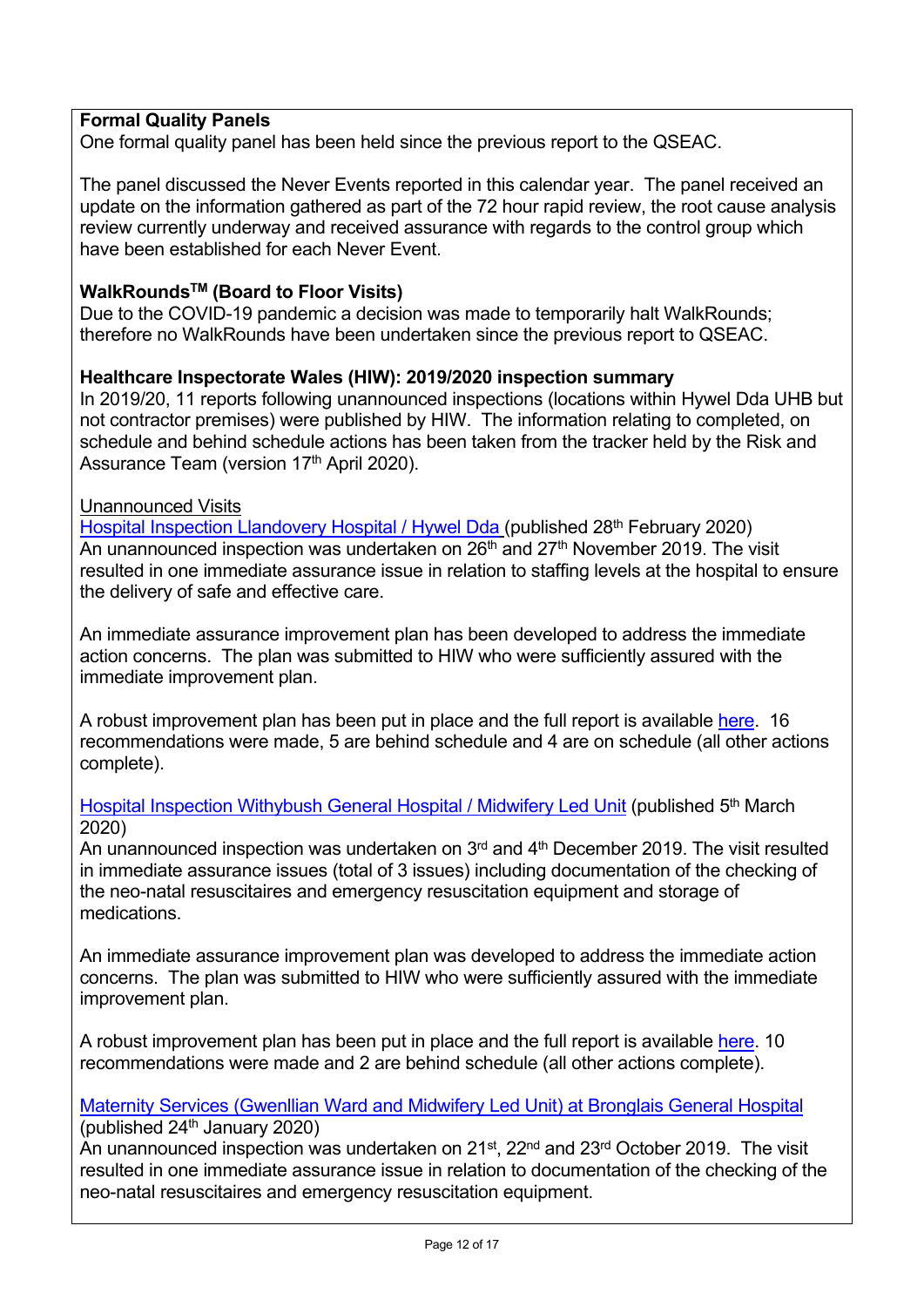An immediate assurance improvement plan has been developed to address the immediate action concerns. The plan was submitted to HIW who were sufficiently assured with the immediate improvement plan.

A robust improvement plan has been put in place and the full report is available [here](https://hiw.org.uk/sites/default/files/2020-01/19088%20-%20Bronglais%20Hospital%20(Maternity)%20-%20report%20for%20translation%20and%20publication.pdf). 7 recommendations were made and all actions are complete.

## [Maternity Services \(Labour Ward, Dinefwr Ward and Midwifery Led Unit\) at Glangwili General](https://hiw.org.uk/sites/default/files/2020-01/19127%20-%20Glangwili%20Hospital%20(Maternity)%20-%20Final%20E.pdf)  [Hospital](https://hiw.org.uk/sites/default/files/2020-01/19127%20-%20Glangwili%20Hospital%20(Maternity)%20-%20Final%20E.pdf) (published 10<sup>th</sup> January 2020)

An unannounced inspection was undertaken on 7<sup>th</sup>, 8<sup>th</sup> and 9<sup>th</sup> October 2019. The visit resulted in immediate assurance issues (total of 5 issues) including documentation of the checking of the neo-natal resuscitaires and emergency resuscitation equipment, storage of medications and compliance with mandatory and statutory training.

An immediate assurance improvement plan was developed to address the immediate action concerns. The plan was submitted to HIW who were sufficiently assured with the immediate improvement plan.

A robust improvement plan has been put in place and the full report is available [here](https://hiw.org.uk/sites/default/files/2020-01/19127%20-%20Glangwili%20Hospital%20(Maternity)%20-%20Final%20E.pdf). 17 recommendations were made, 4 are behind schedule and 1 is on schedule (all other actions complete).

[Stroke Services \(Ystwyth Ward\) at Bronglais Hospital](https://hiw.org.uk/sites/default/files/2019-12/191204bronglaishospitalen.pdf) (published 4<sup>th</sup> December 2019) An unannounced inspection was undertaken on 3<sup>rd</sup> and 4<sup>th</sup> September 2019. The visit resulted in one immediate assurance issue in relation to consistency of completing admission documentation, care plans and associated risk assessments.

An immediate assurance improvement plan was developed to address the immediate action concerns. The plan was submitted to HIW who were sufficiently assured with the immediate improvement plan.

A robust improvement plan has been put in place and the full report is available [here](https://hiw.org.uk/sites/default/files/2019-12/191204bronglaishospitalen.pdf). 40 recommendations were made and 3 are behind schedule (all other actions complete).

[NHS Mental Health Service Inspection – Withybush Hospital, Haverfordwest](https://hiw.org.uk/sites/default/files/2019-09/190913withybushhospitalen.pdf) (published 13<sup>th</sup>) September 2019)

An unannounced inspection was undertaken on  $20<sup>th</sup>$  and  $21<sup>st</sup>$  May 2019. There were no immediate assurance issues highlighted during the visit.

A robust improvement plan has been put in place and the full report is available [here](https://hiw.org.uk/sites/default/files/2019-09/190913withybushhospitalen.pdf). 22 recommendations were made and 1 is behind schedule (all other actions completed).

[Follow-up Inspection – Cysgod y Cwm Ward, Amman Valley Hospital, Glanamman](https://hiw.org.uk/sites/default/files/2019-08/190822ammanvalleyhospitalfolowupen.pdf) (published 28th August 2019)

An unannounced inspection was undertaken on  $20<sup>th</sup>$  and  $21<sup>st</sup>$  May 2019. There were no immediate assurance issues highlighted during the visit.

A robust improvement plan has been put in place and the full report is available [here](https://hiw.org.uk/sites/default/files/2019-08/190822ammanvalleyhospitalfolowupen.pdf). 7 recommendations were made and 1 is behind schedule (all other actions completed).

[Follow-up Inspection – Sunderland Ward, South Pembrokeshire Hospital, Pembroke Dock](https://hiw.org.uk/sites/default/files/2019-08/190815SouthPembrokeshireen.pdf)  (published  $15<sup>th</sup>$  August 2019)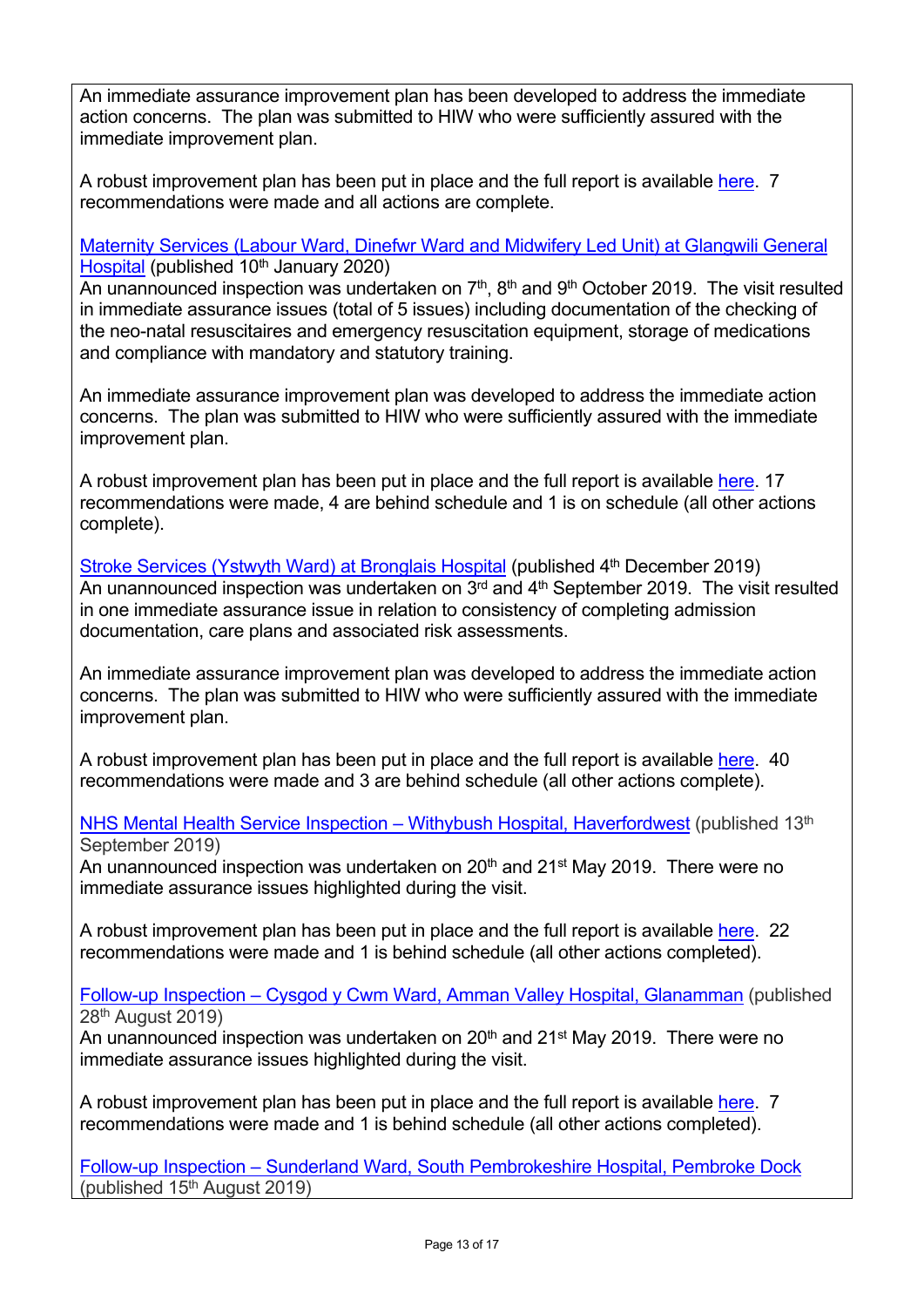An unannounced inspection was undertaken on 13<sup>th</sup> and 14<sup>th</sup> May 2019. The visit resulted in immediate assurance issues (total of 7 issues) in relation to commode cleanliness and repair, cleaning equipment colour coding, prescription of medication including oxygen, medication refrigerator temperature checking and Venous thromboembolism (VTE) risk assessment.

An immediate assurance improvement plan was developed to address the immediate action concerns. The plan was submitted to HIW who were sufficiently assured with the immediate improvement plan.

A robust improvement plan has been put in place and the full report is available [here.](https://hiw.org.uk/sites/default/files/2019-08/190815SouthPembrokeshireen.pdf) 19 recommendations were made and one recommendation is behind schedule (all other actions complete).

[NHS Learning Disability Service Inspection – Bro Myrddin, Carmarthen](https://hiw.org.uk/sites/default/files/2019-07/190703bromyrddinen.pdf) (published  $3<sup>rd</sup>$  July 2019)

An unannounced inspection was undertaken on 2<sup>nd</sup> April 2019. There were no immediate assurance issues highlighted during the visit.

A robust improvement plan has been put in place and the full report is available [here](https://hiw.org.uk/sites/default/files/2019-06/Cwm%20Seren%20Mental%20Health%20unit%20-%20January%202019.pdf). 16 recommendations were made. All actions have been completed.

[Hospital Inspection – Glangwili General Hospital, Carmarthen](https://hiw.org.uk/sites/default/files/2019-06/190610glangwilihospitalen.pdf) (published 10<sup>th</sup> June 2019) An unannounced inspection was undertaken on  $5<sup>th</sup>$  and  $6<sup>th</sup>$  March 2019. There were no immediate assurance issues highlighted during the visit.

A robust improvement plan has been put in place and the full report is available [here](https://hiw.org.uk/sites/default/files/2019-06/190610glangwilihospitalen.pdf). 23 recommendations were made and 3 are behind schedule (all other actions complete).

[Mental Health Service Inspection – Cwm Seren, Carmarthen](https://hiw.org.uk/sites/default/files/2019-06/Cwm%20Seren%20Mental%20Health%20unit%20-%20January%202019.pdf) (published  $17<sup>th</sup>$  April 2019) An unannounced inspection was undertaken on  $14<sup>th</sup>$ ,  $15<sup>th</sup>$ , and  $16<sup>th</sup>$  January 2019. There were no immediate assurance issues highlighted during the visit.

A robust improvement plan has been put in place and the full report is available [here](https://hiw.org.uk/sites/default/files/2019-06/Cwm%20Seren%20Mental%20Health%20unit%20-%20January%202019.pdf). 20 recommendations were made, 3 are behind schedule and 2 actions are on schedule for completion (all other actions complete).

Inspections where publication of report is awaited

*Unannounced Visits*

HIW undertook two unannounced visits at the beginning of March 2020; Pelican Ward, Withybush General Hospital and Cilgerran Ward, Glangwili General Hospital. There were no immediate assurance issues identified. The final inspection report is awaited.

## *Announced Visits*

The report following the visit to the Llanelli Community Mental Health Team in December 2019 was received on 9<sup>th</sup> March 2020. The improvement plan has been forwarded to the service for completion by 16<sup>th</sup> March 2020

Comparative analysis with other Health Boards including immediate assurance issues During 2019/20, 11 reports (not including GP and other independent contractors) were published by HIW for Hywel Dda UHB. A review of the published reports for other Health Boards was undertaken and the number of published reports for Hywel Dda appears to be higher than the other organisation. For example, for Aneurin Bevan UHB and Swansea Bay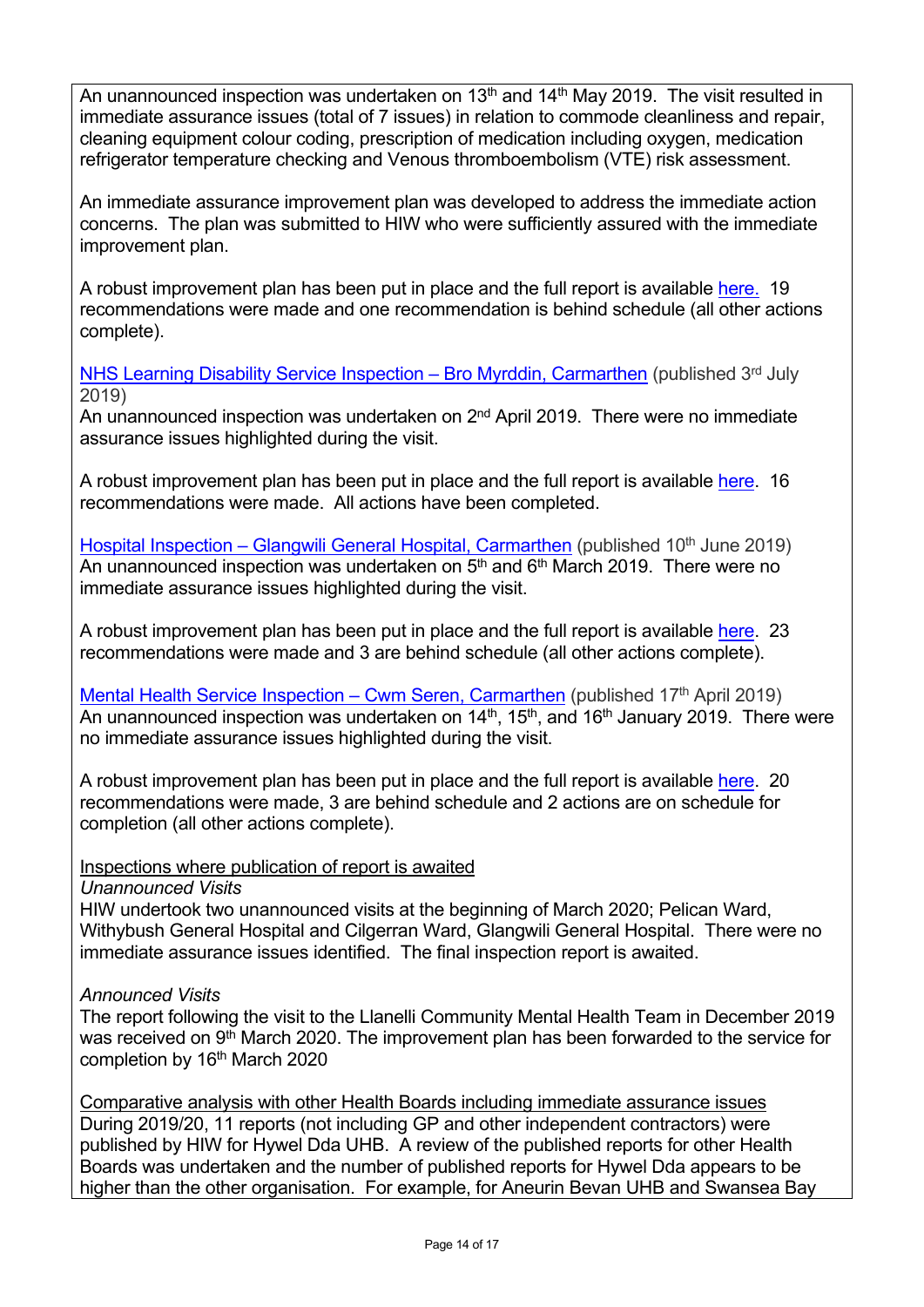UHB no published reports for acute sites were found; the published reports related to maternity services and Mental Health and Learning Disabilities services.

A total of 198 recommendations were made by HIW following their unannounced visits to the Health Board (excluding contractors), of these 18 were immediate assurance issues (9% of all recommendations). A selection of other LHB inspections reports were reviewed to establish if there were a higher proportion of immediate assurance issues found in inspections within Hywel Dda UHB:

*Unannounced visits to maternity services:* 3 out of the four reports for other LHBs sampled contained immediate assurance issues for action. Similar immediate assurance issues were highlighted in the other LHB reports sampled.

*Unannounced visits to mental health services:* In the four reports sampled, only one report contained immediate assurances issues. In all three reports for Hywel Dda there were no immediate assurance issues for action.

*Unannounced visits to acute and community hospitals*: It was a little more difficult to assess whether the number of immediate assurance issues were higher in Hywel Dda than in other LHBs as fewer number of reports were published for acute and community hospitals during this period. All bar one report for acute and community hospital located on the HIW website contained immediate assurance issues.

Themes within the recommendations made by HIW for Hywel Dda UHB

The review of other LHB inspection reports shows that similar issues were identified during inspection visits. For example the following recommendations were made in reports for Hywel Dda UHB:

- Documentation of the routine checks completed, such as:
	- $\circ$  controlled drugs check. This is a policy issue; the policy has recently been updated and staff were following the new guidance;
	- o neonatal resuscitaires. Maternity services have issued a reminder through the safety brief system that is in place;
	- o arrest trollies. The resuscitation team have been asked to look at this from a health board wide perspective
- Checking of medication fridges. This has been addressed within the ward locations where it was identified. However, to ensure Health Board wide learning, when we return to "normal business", this will be discussed at the medication Error Review Group and Health Board wide action agreed.
- Prescription of oxygen. This has been addressed within the ward locations where it was identified. However, to ensure Health Board wide learning, when we return to "normal business", this will be discussed at the medication Error Review Group and Health Board wide action agreed.
- Locking of medicines rooms, treatment rooms and sluices. This has been addressed within the ward locations where it was identified. A 7 minute safety brief is being drafted and will be sent out from the Quality Assurance and Safety Team.

## **Argymhelliad / Recommendation**

The Committee is asked to discuss and take an assurance from the Quality and Safety Assurance Report.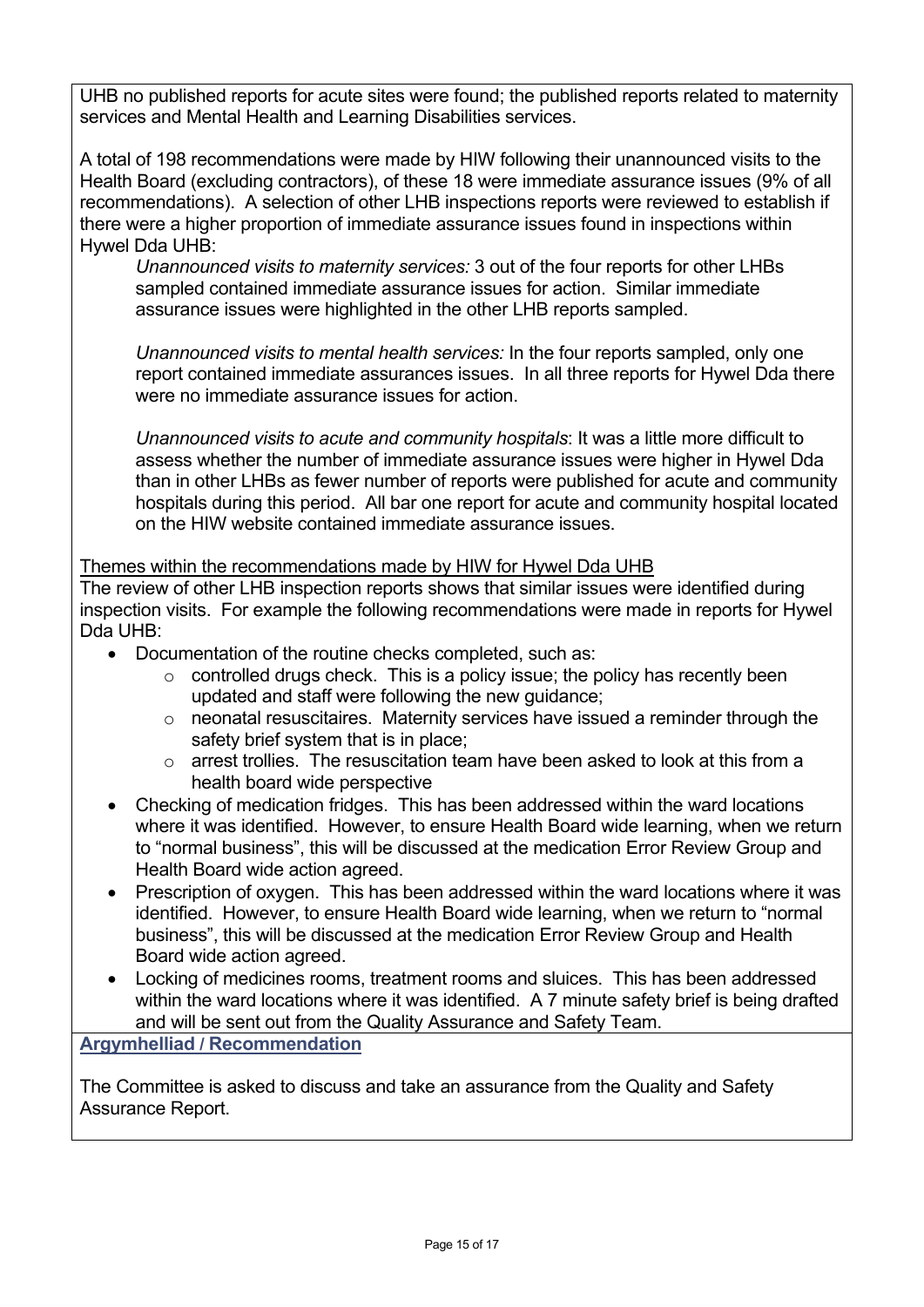| <b>Amcanion: (rhaid cwblhau)</b><br><b>Objectives: (must be completed)</b>                                                                        |                                                                                                                                                             |
|---------------------------------------------------------------------------------------------------------------------------------------------------|-------------------------------------------------------------------------------------------------------------------------------------------------------------|
| <b>Committee ToR Reference:</b><br>Cyfeirnod Cylch Gorchwyl y Pwyllgor:                                                                           | 4.1<br>Scrutinise, assess and seek assurance in<br>relation to the patient impact, quality and health<br>outcomes of the services provided by the<br>Board. |
| Cyfeirnod Cofrestr Risg Datix a Sgôr<br>Cyfredol:<br>Datix Risk Register Reference and<br>Score:                                                  | Risks are identified at service level and monitored<br>through service risk registers and escalated to<br>corporate risk register through governance        |
| Safon(au) Gofal ac lechyd:<br>Health and Care Standard(s):                                                                                        | All Health & Care Standards Apply                                                                                                                           |
| <b>Nodau Gwella Ansawdd:</b><br><b>Quality Improvement Goal(s):</b>                                                                               | All Quality Improvement Goals Apply                                                                                                                         |
| <b>Amcanion Strategol y BIP:</b><br><b>UHB Strategic Objectives:</b>                                                                              | All Strategic Objectives are applicable                                                                                                                     |
| <b>Amcanion Llesiant BIP:</b><br><b>UHB Well-being Objectives:</b><br><b>Hyperlink to HDdUHB Well-being</b><br>Objectives Annual Report 2018-2019 | 10. Not Applicable                                                                                                                                          |

| <b>Gwybodaeth Ychwanegol:</b><br><b>Further Information:</b> |                                            |
|--------------------------------------------------------------|--------------------------------------------|
| Ar sail tystiolaeth:<br>Evidence Base:                       | Datix,                                     |
|                                                              | <b>Quality Dashboard available on IRIS</b> |
| <b>Rhestr Termau:</b>                                        | Contained within the body of the report    |
| <b>Glossary of Terms:</b>                                    |                                            |
| Partïon / Pwyllgorau â ymgynhorwyd                           | N/A                                        |
| ymlaen llaw y Pwyllgor Ansawdd,                              |                                            |
| Diogelwch a Sicrhau Profiod:                                 |                                            |
| Parties / Committees consulted prior                         |                                            |
| to Quality, Safety and Experience                            |                                            |
| <b>Assurance Committee:</b>                                  |                                            |

| <b>Effaith: (rhaid cwblhau)</b><br>Impact: (must be completed) |                                                          |
|----------------------------------------------------------------|----------------------------------------------------------|
| <b>Ariannol / Gwerth am Arian:</b>                             | Better use of resources through integration of reporting |
| <b>Financial / Service:</b>                                    | methodology                                              |